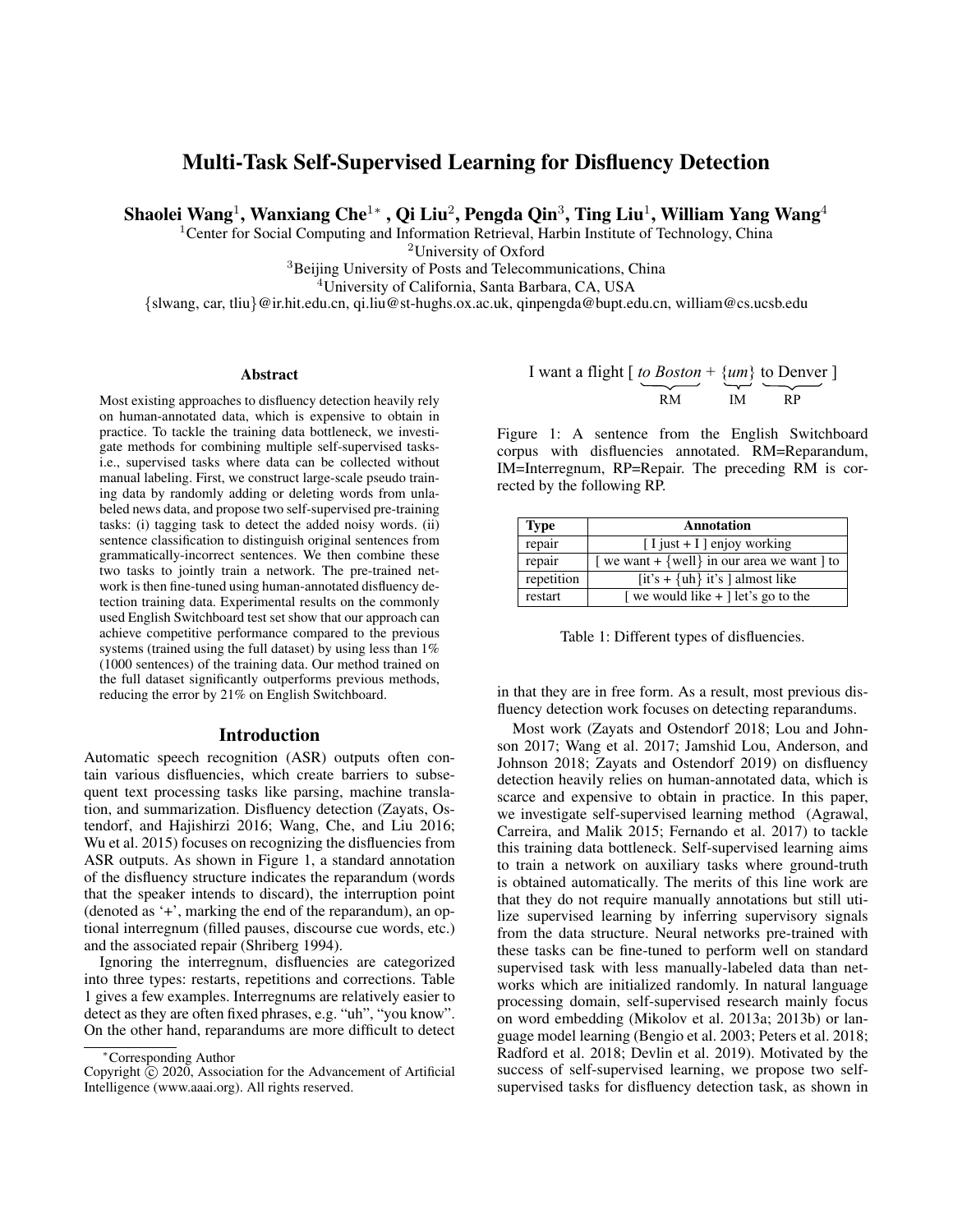#### **Step3: fine-tune on supervised disfluency data**



Figure 2: Illustration of our proposed methods.

#### Figure 2.

The first task aims to tag corrupted parts from a disfluent sentence, generated by randomly adding words to a fluent sentence. Although there are discrepancies between the distribution of gold disfluency detection data and the generated sentences, this task endows the model to recover the fluent sentences from the disfluent ones, which matches the final goal of disfluency detection.

The second task is sentence classification to distinguish original sentences from corrupted sentences. We align each original sentence from the news dataset and another disfluent sentence generated by randomly deleting or adding words to the original fluent sentence. The goal of the task is to take these sentence pairs as input and predict which sentence is the fluent one. This task enables the model to distinguish grammatically-correct sentences from grammaticallyincorrect ones. We hypothesize that this task is helpful for disfluency detection, as one core challenge for disfluency detection is to keep the output sentences grammaticallycorrect.

The second task can help the first by modeling sentencelevel grammatical information. Inspired by the hypothesis, we combine these two tasks to jointly train a network based on the auto-constructed pseudo training data. The pretrained network is later fine-tuned using human-annotated disfluency detection data.

Our contributions can be summarized as follows:

- We propose two self-supervised tasks for disfluency detection to tackle the training data bottleneck. To our best knowledge, this is the first work to investigate selfsupervised representation learning in disfluency detection.
- Based on the two self-supervised tasks, we further investigate multi-task methods for combining the two selfsupervised tasks.

• Experimental results on the commonly used English Switchboard test set show that our approach can achieve competitive performance compared to the previous systems (trained using the full dataset) by using less than 1% (1000 sentences) of the training data. Our method trained on the full dataset significantly outperforms previous methods, reducing the error by 21% on English Switchboard.

# Related Work

# Disfluency Detection

Most work on disfluency detection focus on supervised learning methods, which mainly fall into three main categories: sequence tagging, noisy-channel, and parsing-based approaches. Sequence tagging approaches label words as fluent or disfluent using a variety of different techniques, including conditional random fields (CRF) (Georgila 2009; Ostendorf and Hahn 2013; Zayats, Ostendorf, and Hajishirzi  $2014$ ), Max-Margin Markov Networks (M<sup>3</sup>N) (Qian and Liu 2013), Semi- Markov CRF (Ferguson, Durrett, and Klein 2015), and recurrent neural networks (Hough and Schlangen 2015; Zayats, Ostendorf, and Hajishirzi 2016; Wang, Che, and Liu 2016). Noisy channel models (Charniak and Johnson 2001; Johnson and Charniak 2004; Zwarts, Johnson, and Dale 2010; Lou and Johnson 2017) use the similarity between reparandum and repair as an indicator of disfluency. Parsing-based approaches (Rasooli and Tetreault 2013; Honnibal and Johnson 2014; Wu et al. 2015; Yoshikawa, Shindo, and Matsumoto 2016) jointly perform dependency parsing and disfluency detection. The joint models can capture long-range dependency of disfluencies as well as chunk-level information.

There exist a limited effort to tackle the training data bottleneck. Wang et al. (2018) and Dong et al. (2019) use an autoencoder method to help for disfluency detection by jointly training the autoencoder model and disfluency detection model. They construct large-scale pseudo disfluent sentences by using some simple rules and use autoencoder to reconstruct the disfluent sentence. We take inspiration from their method when generating disfluent sentences. They achieve higher performance by introducing pseudo training sentence. However, the performance of their method still heavily relies on annotated data.

### Self-Supervised Representation Learning

Self-supervised learning aims to train a network on an auxiliary task where ground-truth is obtained automatically. Over the last few years, many self-supervised tasks have been introduced in image processing domain, which make use of non-visual signals, intrinsically correlated to the image, as a form to supervise visual feature learning (Agrawal, Carreira, and Malik 2015; Wang and Gupta 2015).

In natural language processing domain, self-supervised research mainly focus on word embedding (Mikolov et al. 2013a; 2013b) and language model learning (Bengio et al. 2003; Peters et al. 2018; Radford et al. 2018). For word embedding learning, the idea is to train a model that maps each word to a feature vector, such that it is easy to predict the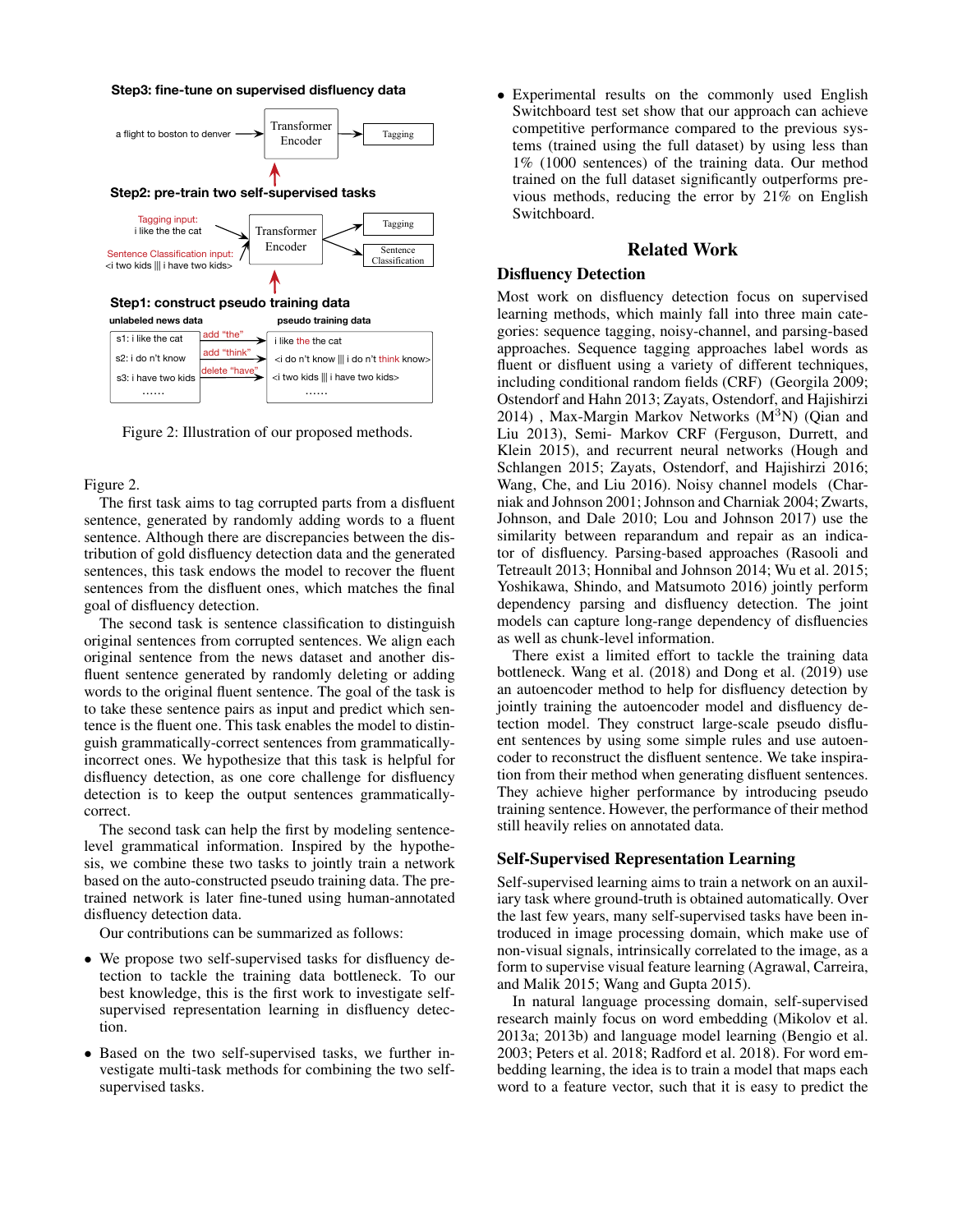words in the context given the vector. This converts an apparently unsupervised problem into a "self-supervised" one: learning a function from a given word to the words surrounding it.

Language model pre-training (Bengio et al. 2003; Peters et al. 2018; Radford et al. 2018; Devlin et al. 2019) is another line of self-supervised learning task. A trained language model learns a function to predict the likelihood of occurrence of a word based on the surrounding sequence of words used in the text. There are mainly two existing strategies for applying pre-trained language representations to downstream tasks: feature-based and fine-tuning. The featurebased approach, such as ELMo (Peters et al. 2018), uses task-specific architectures that include the pre-trained representations as additional features. The fine-tuning approach, such as the Generative Pre-trained Transformer (OpenAI GPT) (Radford et al. 2018) and BERT (Devlin et al. 2019), introduces minimal task-specific parameters and is trained on the downstream tasks by simply fine-tuning the pretrained parameters.

Liu et al. (2016) propose a method to automatically generate large-scale pseudo training data for zero pronoun resolution, and propose a two-step training mechanism to overcome the gap between the pseudo training data and the real one.

Motivated by the success of self-supervised learning, we propose a token-level tagging task and a sentence-level classification task especially powerful for disfluency detection task.

### Multi-Task Learning

MTL (Multi-Task Learning) has been used for a variety of NLP tasks including named entity recognition and semantic labeling (Martínez Alonso and Plank 2017), super-tagging and chunking (Bingel and Søgaard 2017) and semantic dependency parsing (Peng, Thomson, and Smith 2017). The benefits of MTL largely depend on the properties of the tasks at hand, such as the skewness of the data distribution (Martínez Alonso and Plank 2017), the learning pattern of the auxiliary and main tasks where "target tasks that quickly plateau" benefit most from "non-plateauing auxiliary tasks" (Bingel and Søgaard 2017) and the "structural similarity" between the tasks (Peng, Thomson, and Smith 2017). In our work, we use the sentence classification task to help the tagging task by integrating sentence-level grammatical information.

# Proposed Approach

# Self-Supervised Learning Task

Let  $S = \{w_1, w_2, ..., w_n\}$  be an ordered sequence of n tokens, which is taken from raw unlabeled news data, assumed to be fluent. We then propose two self-supervised tasks.

Tagging Task The input of the tagging task is a disfluent sentence  $S_{disf}$ , generated by randomly adding words to a fluent sentence.  $S_{disf}$  is fed into a transformer encoder network to learn the representation of each word,  $\{h_1, h_2, ..., h_n\}$ . The goal is to detect the added noisy words

by associating a label for each word, where the labels D and O means that the word is an added word and a fluent word, respectively. Although the distribution of the tagging task data is different from the distribution of the gold disfluency detection data, the training goal is to keep the generated sentences fluent by deleting disfluent words, which matches the goal of disfluency detection. We argue that the tagging model can capture more sentence structural information which is helpful for disfluency detection.

We start from a fluent sequence  $S$  and introduce random perturbations to generate a disfluent sentence  $S_{disf}$ . More specifically, we propose two types of perturbations:

- *Repetition* $(k)$ : the m (randomly selected from one to six) words starting from the position  $k$  are repeated.
- *Inserting* $(k)$ : we randomly pick a *m*-gram  $(m \text{ is ran-}$ domly selected from one to six) from the news corpus and insert it to the position  $k$ .

For the input fluent sentence, we randomly choose one to three positions, and then randomly take one of the two perturbations for each selected position to generate the disfluent sentence  $S_{disf}$ . It is important to note that it is possible that in some cases  $S_{disf}$  will itself form a fluent sentence and hence violate the definition of the disfluent sentence. We do not address this issue and assume that such cases will be relatively few and will not harm the training goal when the training data is large.

Sentence Classification Task The input of sentence classification task is a sentence pair  $\langle S_1, S_2 \rangle$ , where one is a fluent sentence and the other one is disfluent, generated by randomly adding or deleting some words from the corresponding fluent sentence. The sentence pair is fed into a transformer encoder network to obtain a sentence pair representation  $h_s$ . The goal of the task is to discriminate between fluent sentence and corresponding disfluent one. We define a label set,  $\{add_0, add_1, del_0, del_1\}$ , where  $add_0$  and  $del_0$  mean that the first input sentence  $S_1$  is generated by randomly adding and deleting some words from the second sentence  $S_2$ , respectively. We hypothesize that this task can capture sentence-level grammatical information, which is helpful for disfluency detection whose training goal is to keep the generated sentence fluent by deleting the disfluent words.

We construct two kinds of disfluent sentences for this task. We use the same method described in the tagging task to construct the disfluent sentence  $S_{add}$  with added noisy words. For the disfluent sentence  $S_{del}$  with deleted words, we consider a new type of perturbations:

• *Delete* $(k)$ : for selected position  $k$ , m (randomly selected from *one* to *six*) words starting from this position are deleted.

For the input fluent sentence, we randomly choose one to three positions, and then take the  $Delete(k)$  perturbation to generate  $S_{del}$ . Note that one sentence can only be used to generate one kind of disfluent sentence to prevent the model from learning some statistical rules (e.g. the sentence with intermediate length is a fluent sentence) beyond our goals.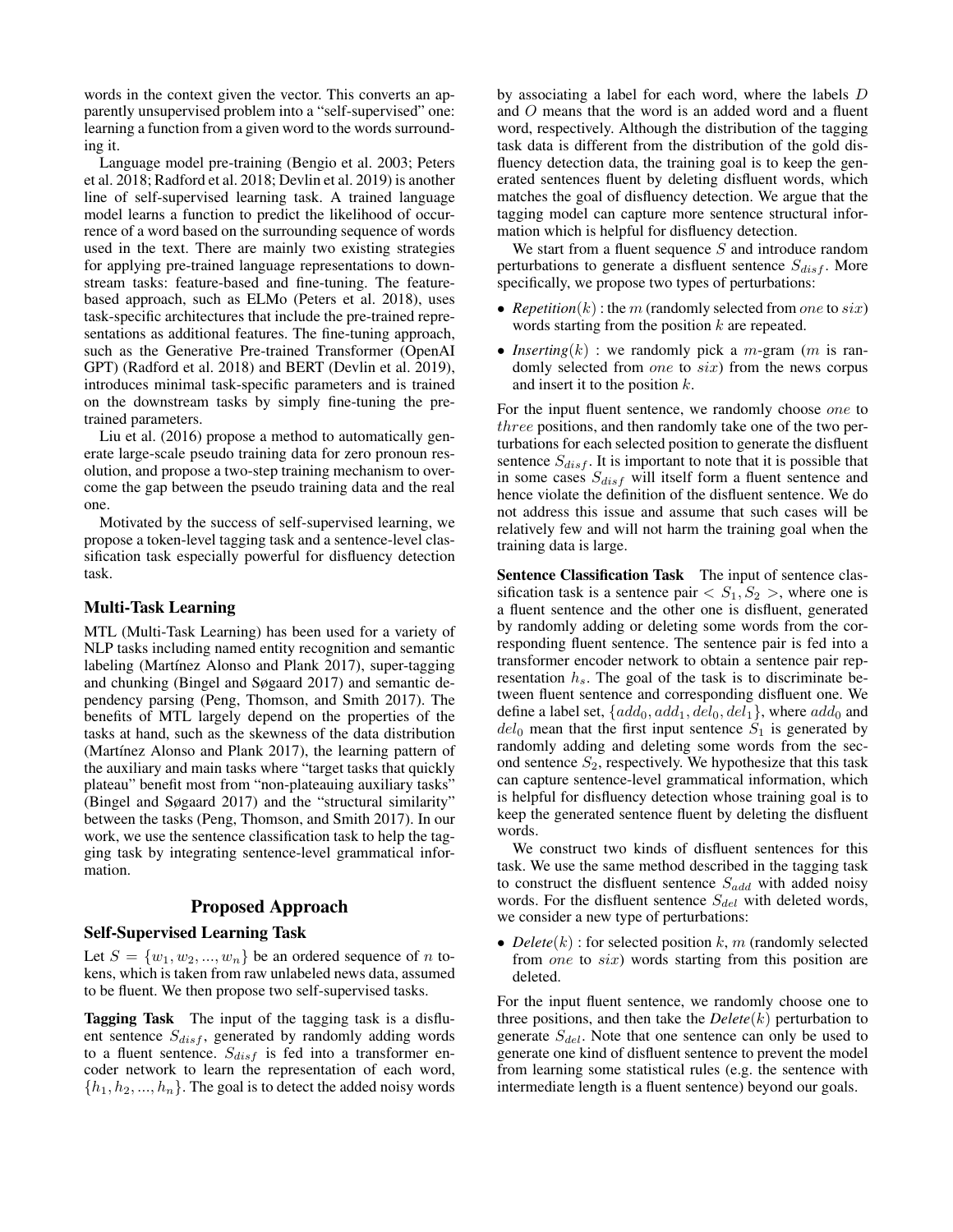

Figure 3: Model structure. The parameters of input embedding layer I, encoder layer E, and tagging layer  $T$  (yellow box) are shared among pre-training and fine-tuning

### Network Structure

As shown in Figure 3, the model consists of four parts: an input embedding layer  $I$ , an encoder layer  $E$ , a tagging layer  $T$  for the tagging task, and a classification layer  $C$  for the classification task.

For I, given a token, its input representation is constructed by summing the corresponding token, position, and segment embeddings. For  $E$ , we use the multi-layer bidirectional transformer encoder described in Vaswani et al. (2017).

For the tagging task,  $E$  takes a sequence of input  $([CLS], x_1, x_2, ..., x_n)$  and returns a representation sequence  $(h_{[CLS]}, h_1, h_2, ..., h_n)$ . Then the representation sequence  $(h_1, h_2, ..., h_n)$  is sent to T to get a sequence of labels  $(y_1, y_2, ..., y_n)$ , where  $y_i \in \{O, D\}$ .

For the sentence classification task, E takes two sequences of input  $([CLS], x_1^1, x_2^1, ..., x_m^1, [SEP], x_1^2, x_2^2, ...,$  $x_n^2$ ) and returns a representation sequence  $(h_{[CLS]}, h_1^1, h_2^1)$  $..., h_m^1, h_{[SEP]}, h_1^2, h_2^2, ..., h_n^2)$ . Then we send the representation  $h_{[CLS]}$  to C to get the classification label y, where  $y \in \{add_0, add_1, del_0, del_1\}.$ 

### Multi-Task Pre-training Procedure

Multi-task learning helps in sharing information between different tasks and across domains. Our primary aim is to use the sentence classification task to help the tagging task by integrating sentence-level grammatical information.

Under the multi-task learning framework, the parameters of I and E are shared. We denote  $T_{ind}$  and  $C_{ind}$  as the representations of the tagging layer and the classification layer, respectively. The total loss of the multi-task neural network is calculated as:

$$
Loss = Loss_{tag} + Loss_{cl},
$$

where  $Loss_{tag}$  means the loss of tagging task, and  $Loss_{cl}$ means the loss of sentence classification task.

In practice, we construct mini-batches of training examples, where 30% of the data are single sentences used for the tagging task, and another 70% are sentence pairs for the sentence classification task. Since parts of the encoder are

shared among both tasks, we optimize both loss terms concurrently.

# Disfluency Detection Fine-tuning

We directly fine-tune the pre-trained tagging model (including input embedding layer  $I$ , encoder layer  $E$ , and tagging layer  $T$ ) on gold human-annotated disfluency detection data. Given a pre-trained tagging model, this stage converges faster as it only needs to adapt to the idiosyncrasies of the target disfluency detection data, and it allows us to train a robust disfluency detection model even for small datasets. For fine-tuning, most model hyperparameters are the same as in pre-training, with the exception of the batch size, and number of training epochs.

# Experiment

# Settings

Dataset. English Switchboard (SWBD) (Godfrey, Holliman, and McDaniel 1992) is the standard and largest (1.73 $\times$ 10<sup>5</sup> sentences for training ) corpus used for disfluency detection. We use English Switchboard as main data. Following the experiment settings in Charniak and Johnson (2001), we split the Switchboard corpus into train, dev and test set as follows: train data consists of all sw[23]∗.dff files, dev data consists of all sw4[5-9]∗.dff files and test data consists of all sw4[0-1]∗.dff files. Following Honnibal and Johnson (2014), we lower-case the text and remove all punctuations and partial words.<sup>1</sup> We also discard the 'um' and 'uh' tokens and merge 'you know' and 'i mean' into single tokens.

Unlabeled sentences are randomly extracted from WMT2017 monolingual language model training data (News Crawl: articles from 2016), consisting of English news<sup>2</sup>. Then we use the methods described previously to construct the pre-training dataset. The training set of the tagging task contains 3 million sentences, in which half of them are pseudo disfluent sentences  $S_{disf}$  and others are fluent sentences directly extracted from the news corpus. We use 9 million sentence pairs for the sentence classification task.

Metric. Following previous works (Ferguson, Durrett, and Klein 2015), token-based precision (P), recall (R), and (F1) are used as the evaluation metrics.

Baseline. We build two baseline systems including:(1) Transition-based (Wang et al. 2017) is a neural transitionbased model and achieves the current state-of-the-art result by integrating complicated hand-crafted features. We directly use the code released by Wang et al.  $(2017).<sup>3</sup>$ (2) Transformer-based is a multi-layer bidirectional transformer encoder with random initialization to directly train on human-annotated disfleuncy detection data. The network structure is similar to our model except for the classification layer  $C$  in Figure 3. We add it to show that the improvements do not come from the multi-layer bidirectional transformer encoder, yet from the pre-training process.

<sup>1</sup>words are recognized as partial words if they are tagged as 'XX' or end with '-'.

<sup>2</sup> http://www.statmt.org/wmt17/translation-task.html

<sup>&</sup>lt;sup>3</sup>https://github.com/hitwsl/transition\_disfluency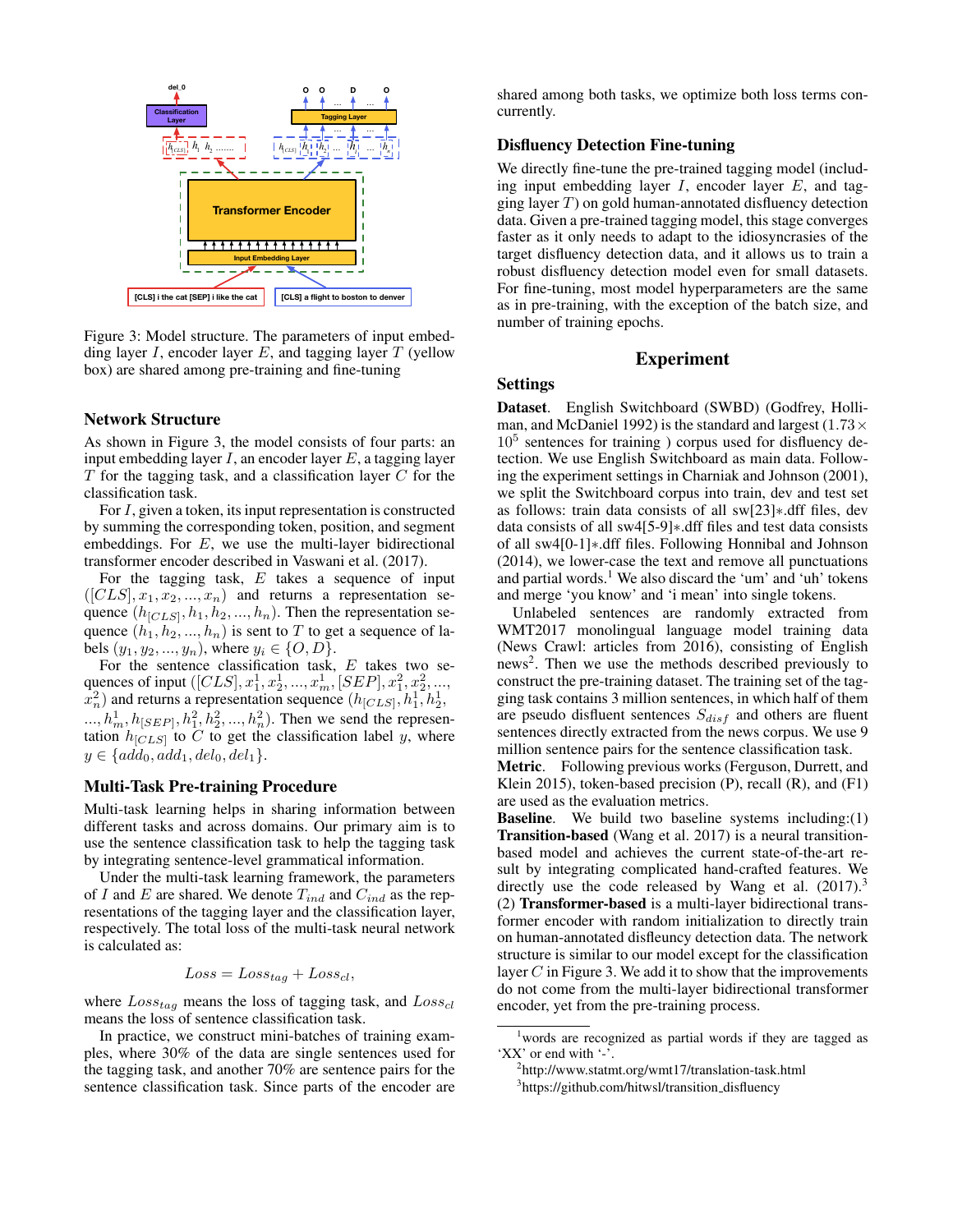|                     | Full |      |      |      |      | $1000$ sents |      |      |      |      |      |      |
|---------------------|------|------|------|------|------|--------------|------|------|------|------|------|------|
| Method              |      | Dev  |      |      | Test |              |      | Dev  |      |      | Test |      |
|                     | D    | R    | F1   | р    | R    | F1           |      | R    | F1   |      |      | F1   |
| Transition-based    | 92.2 | 84.7 | 88.3 | 92.1 | 84.1 | 87.9         | 82.2 | 57.4 | 67.6 | 81.2 | 56.7 | 66.8 |
| Transformer-based   | 86.5 | 70.4 | 77.6 | 86.1 | 71.5 | 78.1         | 78.2 | 51.3 | 62.0 | 79.1 | 51.1 | 62.1 |
| Our self-supervised | 92.9 | 88.1 | 90.4 | 93.4 | 87.3 | 90.2         | 90.0 | 82.8 | 86.3 | 88.6 | 83.7 | 86.1 |

Table 2: Experiment results on English Switchboard data, where "Full" means the results using 100% human-annotated data, and "1000 sents" means the results using less than 1% (1000 sentences) human-annotated data.

| <b>Method</b>                       | р    | R    | F1   |
|-------------------------------------|------|------|------|
| <b>UBT</b> (Wu et al. 2015)         | 90.3 | 80.5 | 85.1 |
| Semi-CRF (Ferguson et al., 2015)    | 90.0 | 81.2 | 85.4 |
| Bi-LSTM (Zayats et al., 2016)       | 91.8 | 80.6 | 85.9 |
| LSTM-NCM (Lou and Johnson 2017)     |      |      | 86.8 |
| Transition-based (Wang et al. 2017) | 91.1 | 84.1 | 87.5 |
| Our self-supervised (1000 sents)    | 88.6 | 83.7 | 86.1 |
| Our self-supervised (Full)          |      | 87 3 | 90.2 |

Table 3: Comparison with previous state-of-the-art methods on the test set of English Switchboard. "Full" means using 100% human-annotated data for fine-tuning, and "1000 sents" means using less than  $1\%$  (1000 sentences) humanannotated data for fine-tuning.

# Training Details

In all experiments including the transformer-based baseline and our self-supervised method, we use a transformer architecture with 512 hidden units, 8 heads, 6 hidden layers, GELU activations (Hendrycks and Gimpel 2016), and a dropout of 0.1. We train our models with the Adam optimizer.

For the joint tagging and sentence classification objectives, we use streams of 128 tokens and a mini-batches of size 256. We use learning rate of 1e-4 and epoch of 30. When fine-tuning on gold disfluency detection data, most model hyperparameters are the same as in pre-training, with the exception of the batch size, learning rate, and number of training epochs. We use batch size of 32, learning rate of 1e-5, and epoch of 20.

#### Performance On English Switchboard

Table 2 shows the overall performances of our model on both development and test sets. We can see that our selfsupervised method outperforms the baseline methods in all the settings. Surprisingly, our self-supervised method achieves almost 20 point improvements over transitionbased method when using less than 1% (1000 sentences) human-annotated disfluency detection data.

We compare our self-supervised model to five top performing systems, which rely on large-scale humanannotated data and complicated hand-crafted features. Our model outperforms the state-of-the-art, achieving a 90.2% F1-score as shown in Table 3. We attribute the success to the strong ability to learn global sentence-level structural in-

| Method         |      | Full |      | 1000 sents |      |      |
|----------------|------|------|------|------------|------|------|
|                | P    | R    | F1   | P          |      | F1   |
| Random-Initial | 86.1 | 71.5 | 78.1 | 79.1       | 51.1 | 62.1 |
| Tagging        | 91.8 | 84.0 | 87.7 | 85.1       | 79.6 | 82.3 |
| Classification | 912  | 83 1 | 87.0 | 83.2       | 78.3 | 80.7 |
| Multi-Task     | 93.4 | 87.3 | 90.2 | 88.6       | 83.7 | 86.1 |

Table 4: Ablation over the two self-supervised tasks. "Random-Initial" means training transformer network on gold disfluency detection data with random initialization.

| <b>Hyperparams</b> |     |    | Dev Set Performance      |           |
|--------------------|-----|----|--------------------------|-----------|
| #L                 | #H  | #A | $F1(1000 \text{ sents})$ | F1 (Full) |
|                    | 256 |    | 78.1                     | 85.7      |
| 2                  | 256 |    | 79.7                     | 86.8      |
|                    | 256 |    | 81.8                     | 88.2      |
|                    | 256 | 8  | 82.9                     | 89.1      |
|                    | 256 | 8  | 84.5                     | 89.6      |
|                    | 512 | 8  | 86.3                     | 90.3      |

Table 5: Ablation over model size.  $#L =$  the number of layers;  $#H = hidden size$ ;  $#A = number of attention heads$ . Full means fine-tuning on 100% gold training data, and 1000 sents means fine-tuning on less than  $1\%$  (1000 sentences) gold training data.

formation. Surprisingly, with less than  $1\%$  (1000 sentences) human-annotated training data, our model achieves comparable F1-score as the previous top performing systems using 100% human-annotated training data, which shows that our self-supervised method can substantially reduce the need for human-annotated training data. Note that we do not compare our work with the work of Wang et al. (2018) using semi-supervised method for disfluency detection. Wang et al. (2018) treat interregnum and reparandum types equally when training and evaluating their model, while others (including ours and all the baselines in Table 3) only focus on reparandums which are more difficult to detect.

## Ablation Studies

# Effect of the two Self-Supervised Tasks

We explicitly compare the impact of the tagging task and the sentence classification task. As shown in Table 4, both of our two self-supervised tasks achieve higher performance compared with the baseline system with random initialization.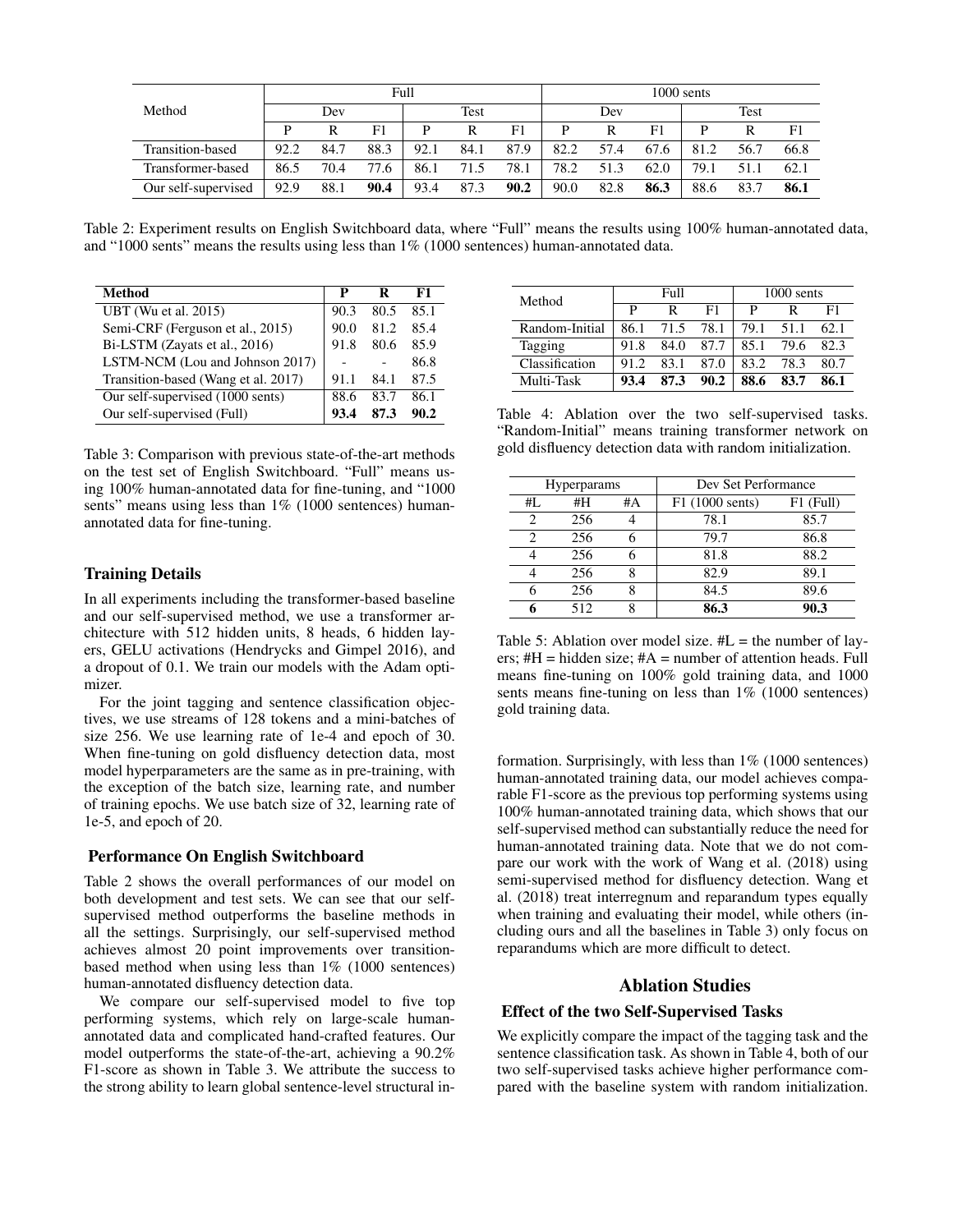

Figure 4: (a) Plot showing the impact of pseudo training data size to disfluency detection. (b) Plot showing the impact of humanannotated data size when fine-tuning. (c) Plot showing the effectiveness of pre-training compared with the baseline methods of directly merging gold training data with the pseudo training data. (d) Plot showing learnability of self-supervised tasks. (e) Plot showing the effectiveness of multi-task learning.

Higher performance is achieved by combining the two selfsupervised tasks, which demonstrates that the two tasks can coexist harmoniously, and share useful information between each other.

### Effect of Model Size

We explore the effect of model size on fine-tuning disfluency detection task. We mainly tune the number of layers, hidden units, and attention heads, while otherwise using the same hyperparameters as described previously. In order to avoid the impact of randomness, we run 3 random restarts of fine-tuning and report the average F1-Score on the Dev set. Results are shown in Table 5. We can see that larger models always lead to a strict F1-score improvement on the Dev set. It is also surprising that larger models always reduce the performance gap between fine-tuning using full gold training data and fine-tuning using less than 1% (1000 sentences) training data. We believe that much more performance will be gained if we keep increasing the model size.

# Analysis

## Varying Amounts of Pseudo Data

We observed the impact of pseudo training data size to disfluency detection task. Figure 4 (a) reports the results of adding varying amounts of pseudo training data to the self-supervised pre-training model. We observe that F1 score keeps growing when the amount of automaticallygenerated data increases. We conjecture that our two self-

supervised tasks and disfluency detection task can coexist harmoniously, and more automatically-generated training data will bring more structural information. Another surprising observation is that the performance on the small supervised dataset (1000 sentences) grows faster, which shows that our method has huge potential to tackle the training data bottleneck.

## Varying Amounts of Supervised Data

We explore how fine-tuning scales with human-annotated data size, by varying the amount of human-annotated training data the model has access to. We plot F1-score with respect to the amounts of human-annotated disfluency detection data for fine-tuning in Figure 4 (b). Compared with the baseline systems, fine-tuning based on our self-supervised models improves performance considerably when limited gold human-annotated training data is available, but those gains diminish with more high-quality human-annotated data. Using only 2% of the labeled data, our approach already performs as well or better than the previous state-of-the-art transition-based method using 100% of the human-annotated training data, demonstrating that our self-supervised tasks are particularly useful on small datasets.

# Effectiveness of Pre-Training

We explore the contribution of pre-training to the final experimental results. As the pseudo-training data  $(S_{disf}$  con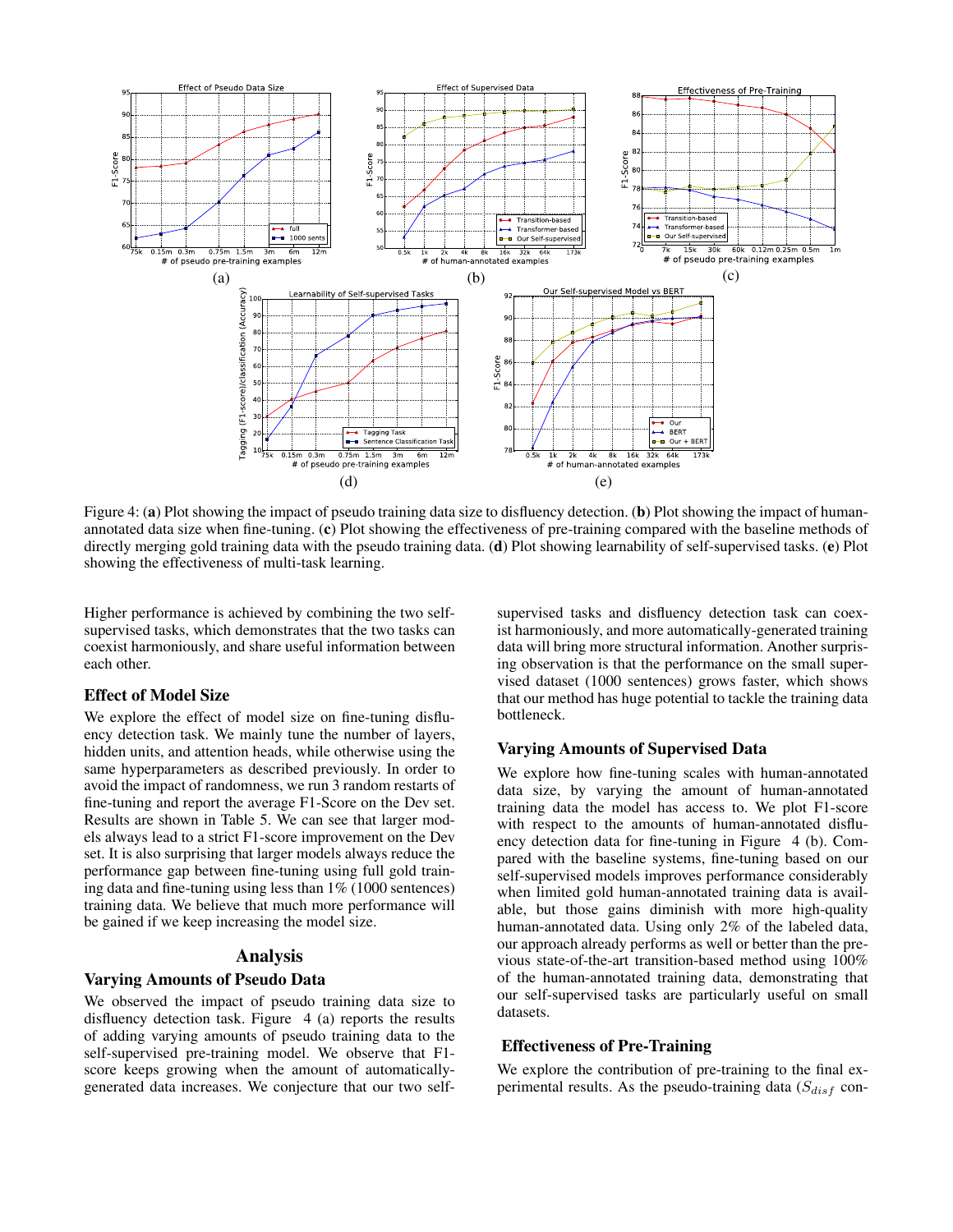structed by adding words) is similar to the gold disfluency detection data in format, a natural idea is to directly train previous methods with the mixed pseudo  $S_{disf}$  data and gold training data. So we re-train the baseline transitionbased method and transformer-based method by merging the gold training data with the pseudo  $S_{disf}$  data. As shown in Figure 4 (c), F1-scores of the two baseline methods keep decreasing when the amount of the pseudo training data increases, while F1-score of our self-supervised method keeps increasing. The results show that our self-supervised method is much more effective compared with the methods of directly merging the gold training data with the pseudo data. We attribute the F1-score decrease of baseline methods to the discrepancies between the distribution of gold disfluency detection sentence and the pseudo disfluent sentence  $S_{disf}$ .

# Learnability of Self-Supervised Tasks

Our self-supervised tasks are very similar to supervised tasks, excepted that the training data is collected without manual labeling. To prove the learnability of our selfsupervised tasks, we explore the performance of our selfsupervised models on the pseudo testing data when pretraining. We plot the performance with respect to the amounts of pseudo training data for pre-training in Figure 4 (d). The performance keeps growing when the amount of automatically-generated data increases, achieving about 80% F1-score on tagging task and 97% accuracy on sentence classification task, respectively. The results show that our self-supervised tasks are reasonable, which can really capture more sentence structural information.

#### Repetitions vs Non-repetitions

Repetition disfluencies are easier to detect and even some simple hand-crafted features can handle them well. Other types of reparandums such as repair are more complex (Zayats, Ostendorf, and Hajishirzi 2016; Ostendorf and Hahn 2013). In order to better understand model performances, we evaluate our model's ability to detect repetition vs. nonrepetition (other) reparandum. The results are shown in Table 6. All three models achieve high scores on repetition reparandum. Our self-supervised model is much better in predicting non-repetitions compared to the two baseline methods. We conjecture that our self-supervised tasks can capture more sentence-level structural information.

#### Comparison with BERT

We would like to see the performance comparison between our pre-trained model and BERT. The large version of pretrained BERT model (24-layer transformer blocks, 1024 hidden-size, and 16 self-attention heads, totally 340M parameters) is used for the comparison. In our experiment, we follow the hyper-parameters (e.g. batch size of 32) of Devlin et al. (2019) when fine-tuning BERT. Additionally, for the large version of pre-trained BERT model, fine-tuning was sometimes unstable on small datasets, so we run 3 random restarts and select the best model on the development set.

Compared with BERT, we use much smaller training corpus and model parameters (6-layer transformer blocks, 512

| Method              | <b>Repet</b> | Non-repet | Either |
|---------------------|--------------|-----------|--------|
| Transition-based    | 93.8         | 68.3      | 87 9   |
| Transformer-based   | 93.6         | 58.9      | 78.1   |
| Our self-supervised | 93.7         | 70.8      | 90.2   |

Table 6: F1-score of different types of reparandums on English Switchboard test data.

| Method              | $F1$ (Full) | F1 (1000 sents) |
|---------------------|-------------|-----------------|
| Random-Initial      | 78.1        | 62.1            |
| BERT-fine-tune      | 90.1        | 82.4            |
| Our self-supervised | 90.2        | 86.1            |
| Combine             | 91.4        | 87.8            |

Table 7: Comparison with BERT. "random-initial" means training transformer network on gold disfluency detection data with random initialization. "combine" means concatenating hidden representations of BERT and our selfsupervised models for fine-tuning.

hidden-size, and 8 self-attention heads) limited by devices. Results are shown in Table 7. Both our method and BERT outperforms the baseline model with random initialization, which proves the strong ability of pre-training model. Although our pre-training corpus and model parameters are much smaller than BERT, we achieve a similar result with BERT when fine-tuning on full gold training data. Surprisingly, our method achieves 3.7 point improvements over BERT when fine-tuning on  $1\%/1000$  sentences) of the gold training data. We also try to combine our pre-train model and BERT by concatenating their hidden representation. The result shows that much higher performance is achieved. We also plot the performance with respect to the length of human-annotated disfluency detection data in Figure 4 (e). The performance is always much higher by combining our pre-train model and BERT. This proves that our model and BERT can coexist harmoniously, and capture different aspects of information helpful for disfluency detection.

### **Conclusion**

In this work, we propose two self-supervised tasks to tackle the training data bottleneck. Experimental results on the commonly used English Switchboard test set show that our approach can achieve competitive performance compared to the previous systems (trained using the full dataset) by using less than 1% (1000 sentences) of the training data. Our method trained on the full dataset significantly outperforms previous methods, reducing the error by 21% on English Switchboard.

# Acknowledgments

We thank the anonymous reviewers for their valuable comments. Shaolei Wang was supported by China Scholarship Council (CSC), and the National Natural Science Foundation of China (NSFC) via grant 61976072, 61632011 and 61772153. Wanxiang Che is the corresponding author.